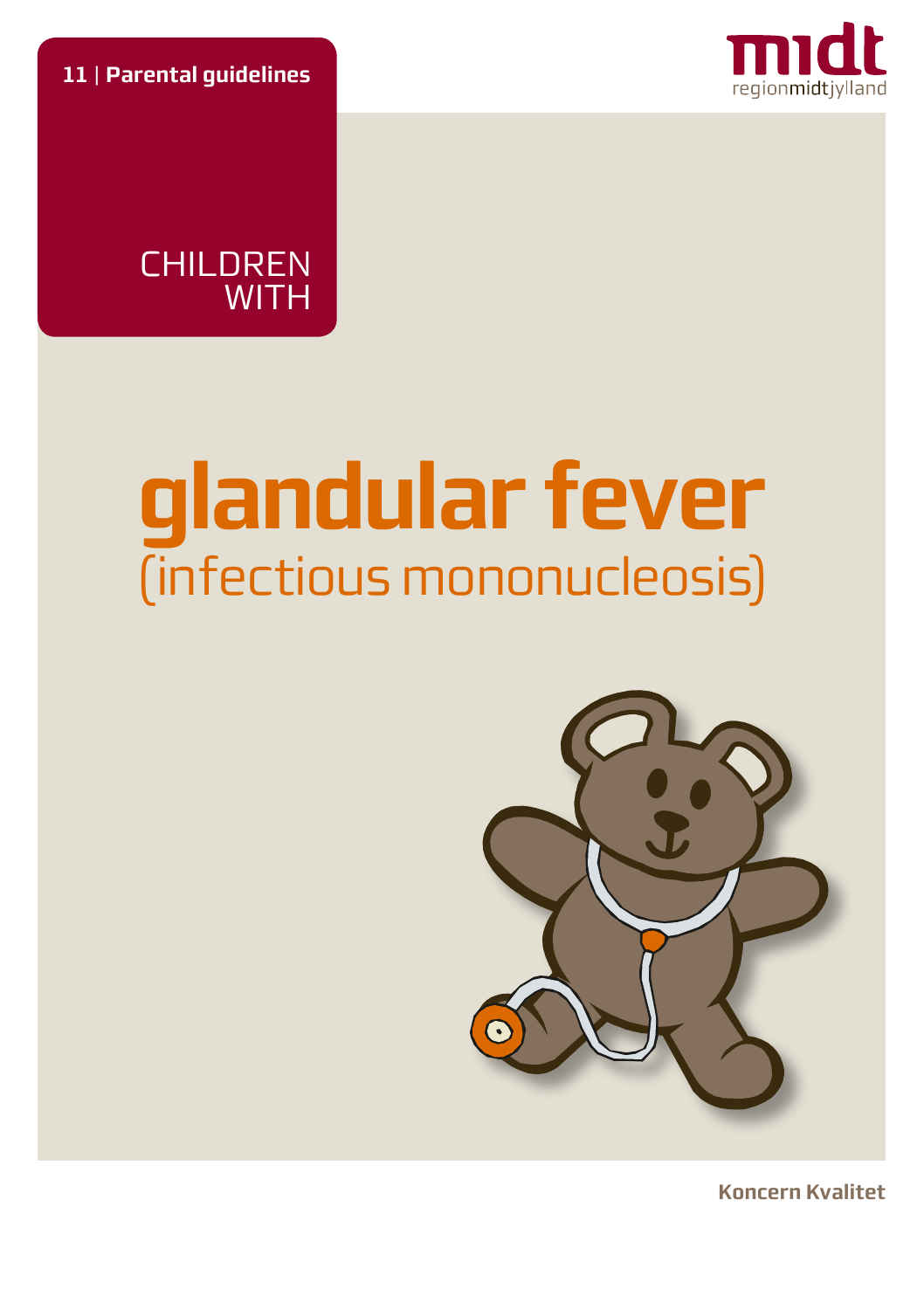# Children with **glandular fever**

(infectious mononucleosis)

### **General information:**

Infectious mononucleosis – also called glandular fever – is a virus infection, which particularly affects children and young people. The condition usually lasts from 2 to 4 weeks. Glandular fever may lead to significant tiredness which may last for months after the illness is over. Children who have had glandular fever will be immune to it for the rest of their lives.

The diagnosis is based on the characteristic symptoms of the illness and blood samples.

### **How is it contracted?**

The virus is in the child's spittle and infection takes place by being in contact with e.g. toys and other objects contaminated with spittle, or by kissing. The virus is transmitted from spittle to the mucous membrane in the mouth, from where it may be transmitted to the lymph glands, spleen and liver via the blood.



## **Symptoms:**

- Glandular fever usually begins with influenza-like symptoms such as general discomfort, headache, aching muscles and light fever
- After a week or two, the temperature rises
- Swelling and sore throat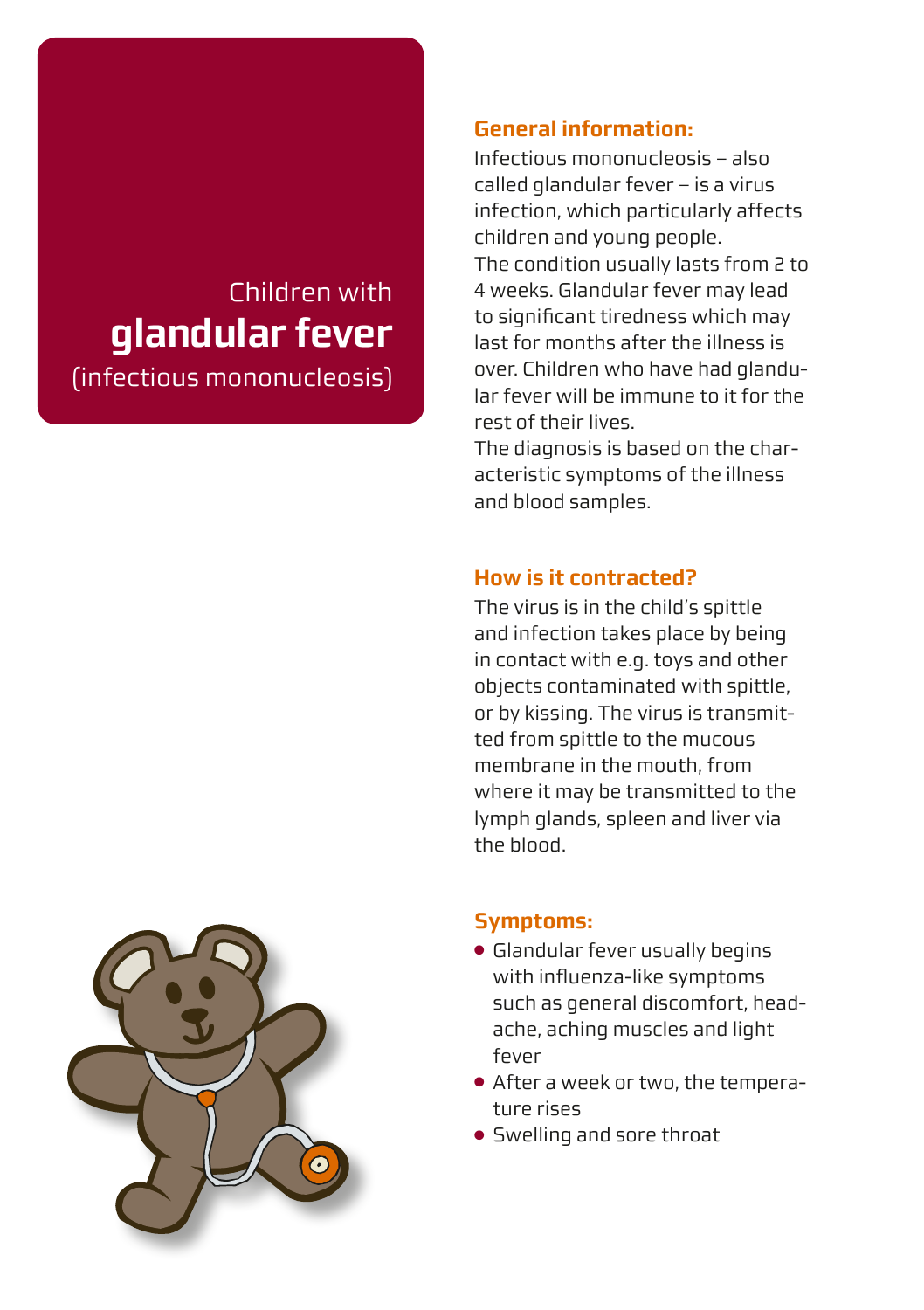- Possibly breathing with a snoring sound
- White coating on the tonsils, bad breath, and hoarse voice
- Swollen and tender glands on the neck and sometimes also in the armpits and groin
- Liver and spleen are often enlarged
- Significant tiredness
- Possibly stomach ache.

#### **Good advice:**

- Offer the child plenty to drink and eat
- A sore throat may be eased by giving the child soft or liquid food and hot drinks. If necessary, you can also give painkillers as agreed with a doctor
- Swollen glands may make breathing difficult, but elevating the head may help. Put a pillow under the mattress or put a pile of books under the bed
- If the child's nose is very blocked, you may drip saline drops in the nose or use a nose spray (children's dose) – but only for a week
- Undress the child if it has a high temperature
- If the liver or spleen is affected, alcohol and hard physical activities should be avoided for about a month.

#### **When to see a doctor?**

Contact a doctor if the child:

- has difficulty breathing
- seems very weak and it is difficult for you to get in contact with the child
- refuses to drink and cannot pee
- has stomach ache
- is in severe pain
- makes you worry and you feel insecure.

Contact your general practitioner first because he/she knows your child better than the doctor on call. You can also get good advice and guidance from your health visitor.

#### **Treatment:**

Since glandular fever is a virus infection, there is no medical treatment. All you can do is relieve the symptoms.

#### **Prevention:**

Both children and adults should maintain good hand hygiene as this has been shown to reduce infection.

#### **Childcare:**

The child can return to childcare once the fever has gone and it does not need painkillers and when the worst tiredness has disappeared.